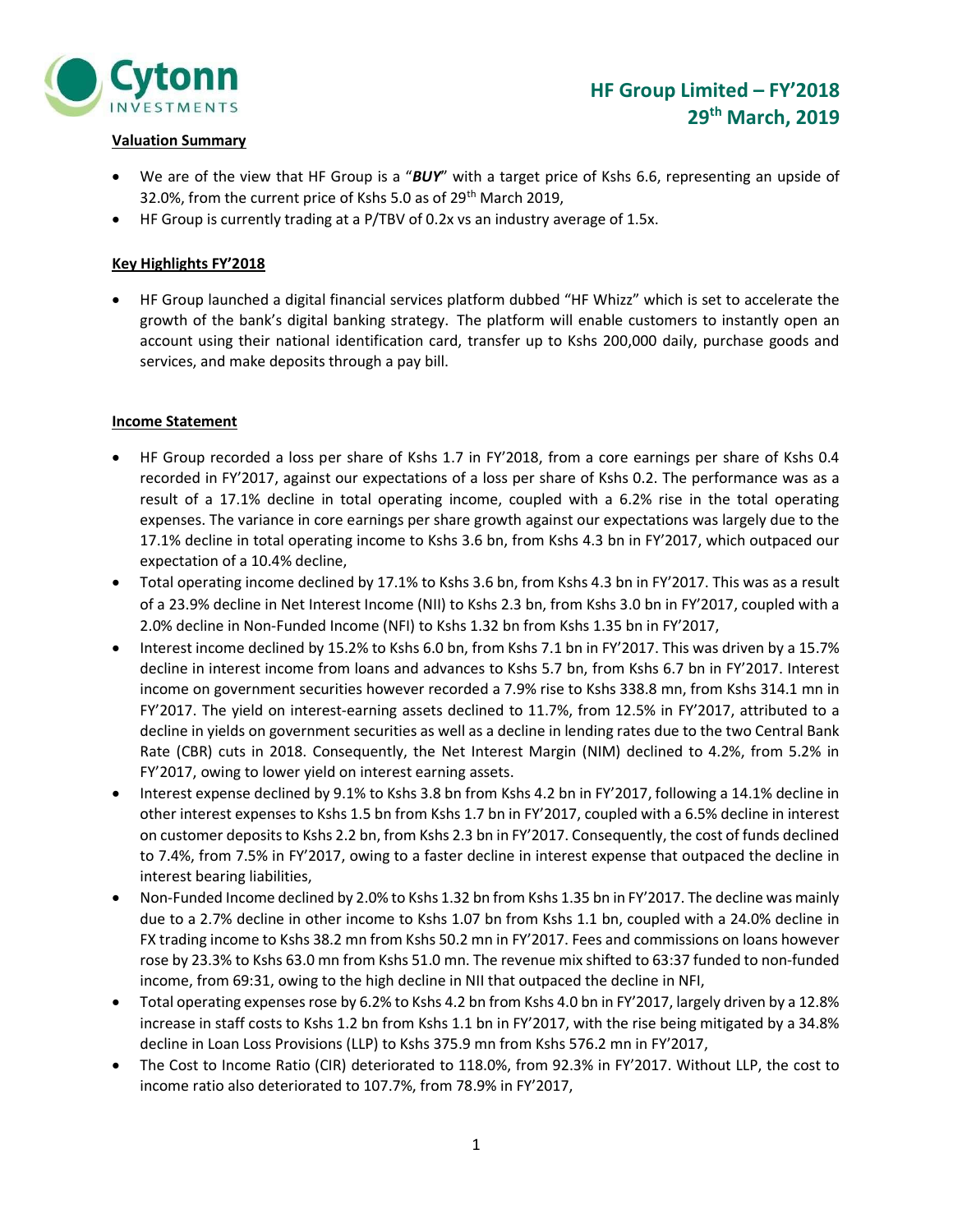

# HF Group Limited – FY'2018 29th March, 2019

- HF Group recorded a loss before tax of Kshs 642.7 mn from a profit before tax of Kshs 311.6 mn in FY'2017. HF Group also recorded a loss after tax of Kshs 598.2 mn from a profit after tax of Kshs 126.2 mn in FY'2017,
- The bank does not recommend a dividend.

# Balance Sheet

- The balance sheet recorded a contraction as total assets declined by 10.4% to Kshs 60.5 bn, from Kshs 67.5 bn in FY'2017. The contraction was driven by a 12.5% decline in the loan book to Kshs 43.4 bn from Kshs 49.6 bn in FY'2017, coupled with an 11.3% decline in placements to Kshs 2.0 bn from Kshs 2.3 bn in FY'2017,
- Government securities however recorded a 40.4% rise to Kshs 3.2 bn from Kshs 2.3 bn in FY'2017,
- Total liabilities declined by 10.5% to Kshs 50.2 bn from Kshs 56.1 bn in FY'2017, driven by a 16.0% decline in borrowings to Kshs 13.5 bn from Kshs 16.0 bn in FY'2017, coupled with a 5.3% decline in customer deposits to Kshs 34.7 bn, from Kshs 36.7 bn in FY'2017. Deposits per branch increased by 7.6% to Kshs 1.6 bn from Kshs 1.5 bn in FY'2017, as the number of branches declined to 22 from 25 as at FY'2017,
- The faster decline in deposits as compared to the decline in loans led to a decline in the loan to deposit ratio to 125.1% from 135.4% in FY'2017. Loans to loanable funds as well declined to 89.1%, from 94.0% in FY'2017
- Gross Non-Performing Loans (NPLs) increased by 62.4% to Kshs 13.3 bn in FY'2018 from Kshs 8.2 bn in FY'2017. The NPL ratio thus deteriorated to 27.8% in FY'2018 from 15.6% in FY'2017. General Loan Loss Provisions increased by 21.3% to Kshs 2.1 bn from Kshs 1.7 bn in FY'2017. Despite this, the NPL coverage declined to 34.5% in FY'2018 from 36.4% in FY'2017, due to the faster growth in gross non-performing loans that outpaced the rise in provisions.
- Shareholders' funds declined by 9.4% to Kshs 10.4 bn in FY'2018 from Kshs 11.4 bn in FY'2017, due a 64.0% decline in retained earnings to Kshs 1.3 bn from Kshs 3.7 bn,
- HF Group remains sufficiently capitalized with a core capital to risk-weighted assets ratio of 14.1%, 3.6% points above the statutory requirement. In addition, the total capital to risk-weighted assets ratio came in at 15.4%, exceeding the statutory requirement by 0.9% points. Adjusting for IFRS 9, the core capital to risk weighted assets stood at 14.5%, while total capital to risk-weighted assets came in at 15.9%.
- The bank currently has a Return on Average Assets (ROaA) of (0.9%), and a Return on Average Equity (ROaE) of (5.5%).

## Key Take-Outs:

- 1. The bank experienced a deterioration in asset quality, with gross non-performing loans (NPLs) rising by 62.4%, to Kshs 13.3 bn in FY'2018, from Kshs 8.2 bn in FY'2017. This warranted increased provisioning by 21.3% to Kshs 2.1 bn from Kshs 1.7 bn in FY'2017. The deteriorating asset quality, coupled with the tough operating environment occasioned by the interest rate cap, has continued to hamper the bank's lending activities, leading to a decline in its interest income.
- 2. The bank deteriorated on its operational efficiency as the cost to income ratio increased to 118.2%, from 92.3% in FY'2017. Without LLP, the cost to income ratio also deteriorated to 107.7%, from 78.9% in FY'2017. This was largely driven by a 12.8% rise in staff costs to Kshs 1.2 bn from Kshs 1.1 bn in FY'2017 which the management attributed to a redundancy exercise taken, which increased the HF Group limited staff cost due to a one-off payout. Going forward we expect the expenses to decline, with the continued implementation of the Bank's digital banking strategy.
- 3. The balance sheet assets declined by 10.4% to Kshs 60.5 bn from Kshs 67.5 bn in FY'2017. The contraction was driven by a 12.5% decline in the loan book to Kshs 43.4 bn from Kshs 49.6 bn in FY'2017. Customer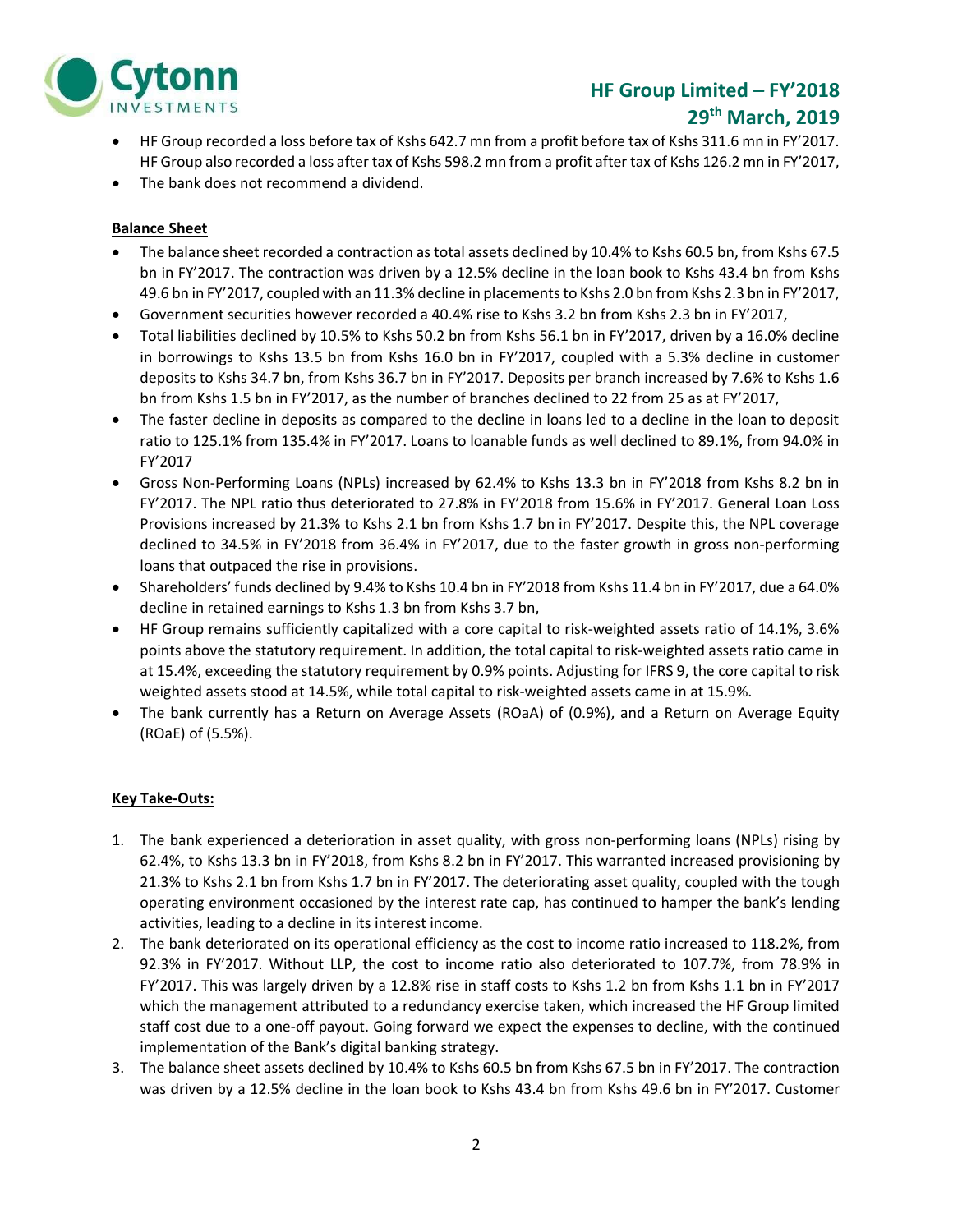

# HF Group Limited – FY'2018 29th March, 2019

deposits also recorded a 5.3% decline to Kshs 34.7 bn from Kshs 36.7 bn in FY'2017. The bank also faces issues of asset-liability mismatch- with high cost of funds and low earning long term assets

Going forward, the factors that would drive the bank's growth would be:

- 1. NFI growth expansion: The growth in NFI could be driven by increased adoption of alternative channels. The bank is currently focusing on deepening its digital banking proposition having launched their digital banking platform in July, dubbed HF Whizz, which will enable customers to open an account, access loans, and deposit and transfer cash on mobile phones in a bid to grow non – funded income streams. This will improve operational efficiency as well as increase the bank's transactional income,
- 2. Continued investment in digital channels to enhance accessibility as well as reduce operating expenses mainly through aligning staff costs to the bank's operational needs: On this end, the Bank undertook a redundancy exercise during the year in a cost-cutting drive, which saw the merging of some staff positions. This is expected to improve efficiencies in subsequent periods by providing clarity on operational accountabilities and curb the high operational costs. The exercise saw an increase the staff cost due to the one-off payout. The move will, thereby improve operational efficiency.

Fundamentally, we still think HF Group as a conventional bank has a long way to go, given its inability to mobilize deposits. In addition, mortgage penetration in Kenya remains low, and with the capping of interest rates, its ability to issue long term mortgage loans and effectively price for risk has been greatly hampered. The bank will ultimately have to adjust its business model, it seems that the end game will be coupling up with a strong bank with a sizeable asset base, and a strong deposit gathering capability, thereby complementing HF's strength in mortgages and real estate development.

| <b>Balance Sheet Items</b> | <b>FY'2017</b> | <b>FY'2018</b> | $y/y$ change | <b>FY'2018e</b> | Projected y/y<br>change | <b>Variance in Growth</b><br><b>Actual vs. Expected</b> |
|----------------------------|----------------|----------------|--------------|-----------------|-------------------------|---------------------------------------------------------|
| Net loans                  | 49.6           | 43.4           | (12.5%)      | 46.4            | (6.5%)                  | $(6.0\%)$                                               |
| <b>Total Assets</b>        | 67.5           | 60.5           | (10.4%)      | 63.9            | (5.4%)                  | (4.9%                                                   |
| <b>Customer Deposits</b>   | 36.7           | 34.7           | (5.3%)       | 35.0            | (4.5%)                  | (0.8%                                                   |
| <b>Total Liabilities</b>   | 56.1           | 50.2           | (10.5%)      | 52.9            | (5.7%)                  | $(4.9\%)$                                               |
| <b>Shareholder's Funds</b> | 11.4           | 10.4           | (9.4%)       | <b>11.0</b>     | (4.3%)                  | (5.1%)                                                  |

#### Below is a summary of the bank's performance:

| <b>Balance Sheet Ratios</b> | <b>FY'2017</b> | <b>FY'2018</b> | $y/y$ change |
|-----------------------------|----------------|----------------|--------------|
| Loan to deposit ratio       | 135.4%         | 125.1%         | (10.3%)      |
| Return on Average Equity    | 1.1%           | (5.5%)         | $(6.6\%)$    |
| Return on Average Assets    | 0.2%           | (0.9%          | (1.1%        |

| <b>Income Statement</b>         | <b>FY'2017</b> | <b>FY'2018</b> | $y/y$ change | <b>FY'2018e</b> | Projected<br>y/y change | <b>Variance in Growth</b><br><b>Actual vs. Expected</b> |
|---------------------------------|----------------|----------------|--------------|-----------------|-------------------------|---------------------------------------------------------|
| Net Interest Income             | 3.0            | 2.3            | (23.9%)      | 2.4             | (17.7%)                 | (6.2%)                                                  |
| Net non-Interest Income         | 1.3            | 1.3            | $(2.0\%)$    | 1.4             | 5.9%                    | (7.9%)                                                  |
| <b>Total Operating income</b>   | 4.3            | 3.6            | (17.1%)      | 3.9             | (10.4%)                 | (6.7%)                                                  |
| Loan Loss provision             | (0.6)          | (0.4)          | (34.8%)      | (0.5)           | (16.7%)                 | (18.1%)                                                 |
| <b>Total Operating expenses</b> | (4.0)          | (4.2)          | 6.2%         | (4.0)           | $(0.6\%)$               | 6.8%                                                    |
| Profit before tax               | 0.3            | (0.6)          |              | (0.1)           |                         |                                                         |
| <b>Profit after tax</b>         | 0.1            | (0.6)          |              | (0.1)           |                         |                                                         |